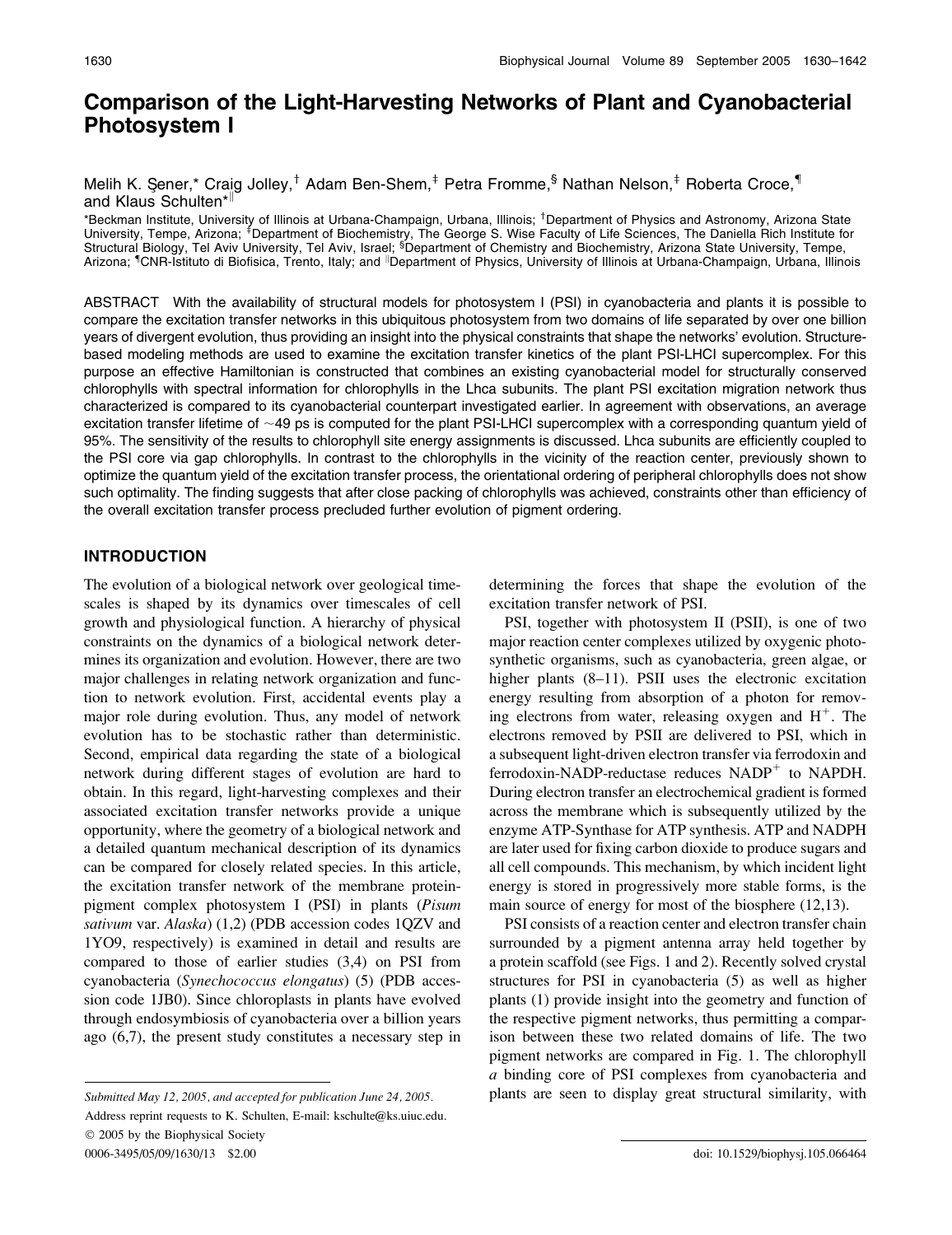

FIGURE 1 Comparison of cyanobacterial and plant PSI structures and corresponding excitation transfer networks. (a) Top view of cyanobacterial PSI (5). The relative positions of two additional PSI monomers (in blue and red) in a trimer as well as the trimer axis (red disk) are indicated. Subunits PsaM and PsaX, which are unique to cyanobacteria, and the subunit PsaL, located near the trimer axis, are highlighted. (b) Excitation transfer pathways in the chlorophyll network of cyanobacterial PSI. The thickness of a bond between two pigments is proportional to  $log(t) + c$ , where c is a constant and t is the transfer rate between pigments. The highest of the forward and backward transfer rates is chosen. A lower cutoff of  $0.22 \text{ ps}^{-1}$  is introduced on transfer rates for displaying only the strongest connections. (c) Top view of the plant PSI-LHCI supercomplex (1,2). Subunits PsaG and PsaH, which are unique to plants, are highlighted, along with subunit PsaL. Lhca subunits and their associated chlorophylls are represented in blue (*Lhca 1* and 2) and cyan (*Lhca 3* and 4). (See Fig. 2 for the labeling of various chlorophyll groups for plant PSI.) Determination of chlorophyll orientations is explained in detail in Jolley et al. (2). (d) Excitation transfer pathways in the chlorophyll network of the plant PSI-LHCI supercomplex. The same cutoff as the one in b is used for comparison. The network shown corresponds to the model in column C of Table 1. (Figure made with VMD; see (77).)

differences appearing mostly in outlying protein subunits. Specifically, the PSI subunits PsaG and PsaH are present only in plants but not in cyanobacteria, whereas the subunits PsaX and PsaM are found only in cyanobacteria but not in plants. Furthermore, subunit PsaL displays important structural differences between plants and cyanobacteria.

These differences in outer subunits facilitate two major variations in terms of the supramolecular organization of the PSI complex in cyanobacteria and plants. First, PSI in cyanobacteria is known to form trimers under certain physiological conditions, whereas plant PSI is never observed in a trimeric form (4,14,15). The subunits PsaM and PsaL are responsible for trimer formation and stabilization in cyanobacteria (5). The absence of the PsaM subunit, the structural changes of the PsaL subunit, and the presence of the PsaH subunit prevents trimer formation in plant PSI. As a second major organizational difference between cyanobac-

teria and plants, plant PSI typically forms a supercomplex consisting of the core complex and an external antenna array comprised of four peripheral chlorophyll a/b binding LHCI complexes (1,16), named Lhca1-Lhca4 after their encoding genes. The PsaG subunit found in plant PSI provides an anchoring point for Lhca subunits as seen in Fig. 1. The attachment of peripheral light-harvesting complexes to PSI is dynamic as plants and algae contain up to nine different genes for Lhca proteins. For example, the presence of a new type of Lhca subunit, Lhca5, that might replace Lhca4 in high light conditions, was recently reported  $(17,18)$ .

A further difference in the supramolecular organization of the PSI complex between plants and cyanobacteria is revealed under iron-stress conditions, where cyanobacteria develop a ring of iron-stress induced (isiA) subunits surrounding a trimeric PSI core, nearly doubling the lightharvesting cross-section of the core complex (19–22). No isiA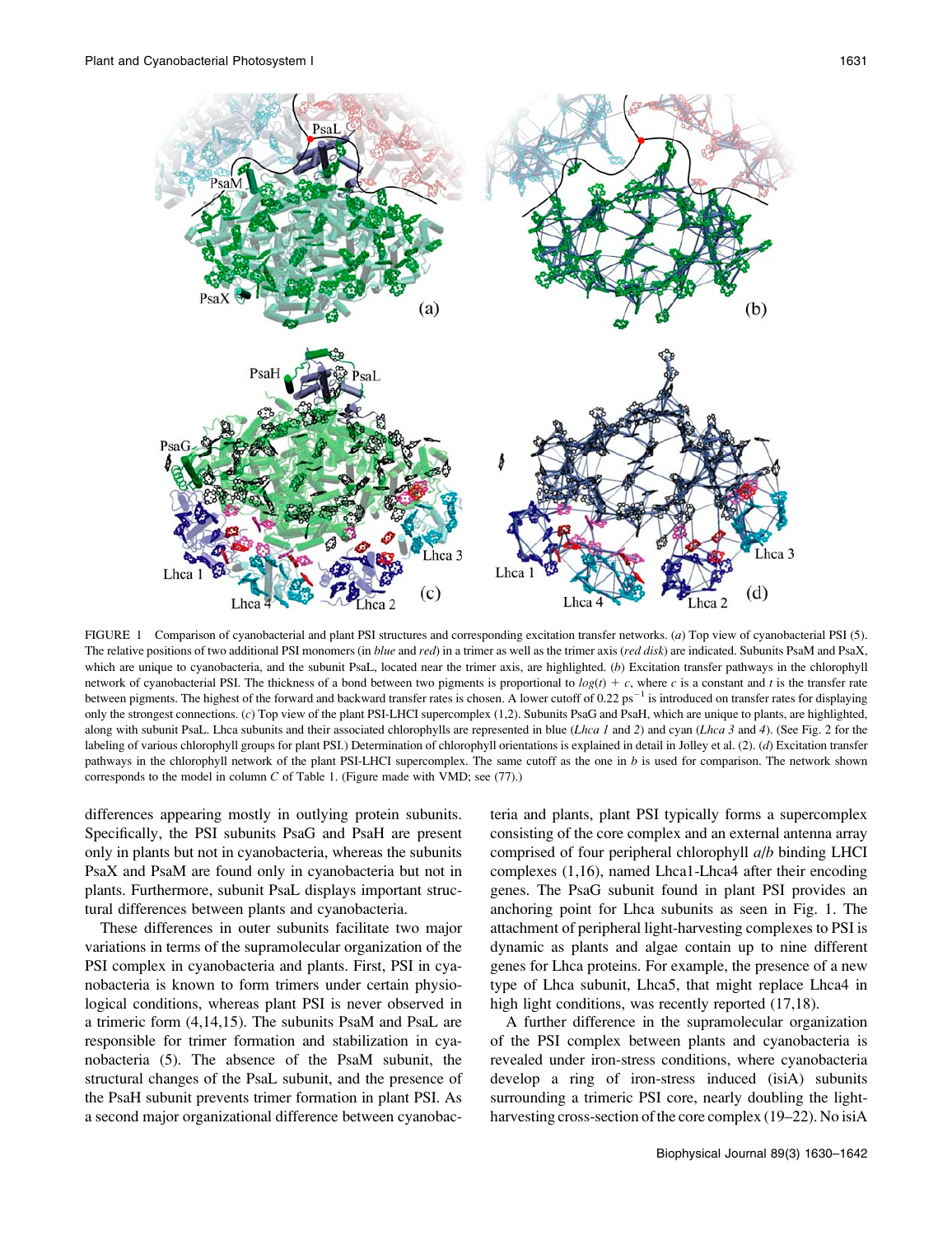

FIGURE 2 Chlorophyll clusters of PSI. (Green, transparent) cyanobacterial PSI chlorophylls; (black) plant PSI core chlorophylls; and (pink) plant PSI ''gap chlorophylls'' situated between core chlorophylls and Lhca chlorophylls. (Blue and cyan) Chlorophylls associated with plant Lhca subunits 1, 4, 2, and 3, alternatingly; and (red) plant Lhca ''linker chlorophylls'' (see (1) for a detailed discussion of plant PSI-LHCI chlorophyll clusters). Eighty-one of the original 96 chlorophylls in cyanobacterial photosystem I have a corresponding chromophore in the plant system located within  $1 \text{ Å}$ . The special pair chlorophylls, where charge separation is initiated, are indicated by a surrounding red ellipse. For simplicity chlorophylls are represented only by their chlorine rings. Some Lhca chlorophylls are shown as porphyrins since their orientations were not determined unambiguously in the structural model (2). (Figure made with VMD; see (77).)

rings are found to be associated with plants or algae. There is a superficial similarity between the way Lhca subunits accompany a PSI core in plants and algae and the presence of isiA rings around cyanobacterial PSI. However, the coupling of the PSI core to Lhca subunits was reported to be weaker in algae than the coupling to the isiA ring in cyanobacteria (23,24).

One means by which the plant photosynthetic apparatus adapts to changing light conditions is the mechanism of state transitions (25–27). When excess light energy is delivered preferentially to PSI, more LHCII external antenna complexes associate with PSII, directing more energy to it. This is known as state I. Conversely, in state II, PSII receives more light energy and consequently more LHCI and even LHCII antenna complexes associate with PSI to balance the energy distribution. Therefore, PSI in state II has significantly more chlorophylls associated with it than in state I. The exact composition of Lhca subunits accompanying plant PSI probably depends on growth conditions (16). The crystal structure (1) (1QZV) and the atomic structural model (2) (1YO9) for plant PSI used in the present study represent the state I form of PSI.

PSI shares structural similarities also with PSII (28,29) suggesting a common evolutionary origin (7). However, the center of the PSII core is more devoid of pigments than PSI, probably as a protective measure against the high oxidative potential of PSII and the process of photodamage, resulting in a lower quantum yield in PSII as compared to PSI.

It was suggested that the evolution of PSI was initiated over 3.5 billion years ago through the formation of a homodimeric reaction center that later evolved into a heterodimeric reaction center via gene duplication, which became a precursor to PSI (7,30). The differences in organization of PSI complexes in plants, cyanobacteria, and algae should reflect the habitat these species have evolved in. It is likely that the common ancestor to both plant and cyanobacterial PSI was a monomeric PSI with fully developed core antenna without PsaM, PsaX, or any of the plant specific subunits present, and without any accompanying peripheral antenna complexes. Trimeric PSI is likely a new invention of cyanobacteria to adapt to lower light intensities at a time when cyanobacteria had to compete with plants and algae for light (7,9). Later, plants have developed the LHCI and LHCII complexes and cyanobacteria have then developed the phycobilisome antenna, which allows them to capture green light for both photosystems and gives them an advantage over the plants. The purple bacterial light-harvesting apparatus was suggested to be an ancestor of most photosynthetic systems  $(31)$ , but the evidence is not conclusive  $(32)$ .

Structural information on PSI, in particular information on the geometry of the chlorophyll array, permits the construction of microscopic models for the excitation transfer network (3,4,33–39). Once the location and orientation of pigments are determined, excitation transfer rates between pigments are described well by Förster theory (40–42). An alternative description relevant for strong couplings and fast timescales is given by Redfield theory (43,44).

The excitation transfer pathways along the pigment antenna array of a light-harvesting complex naturally define a network, where the nodes are given by the pigments,  $P_i$ , and the edges are characterized by the excitation transfer rates,  $T_{ii}$ , between pigments  $P_i$  and  $P_j$ . The size for such an excitation transfer network can range from hundreds of pigments for PSI in plants or cyanobacteria to thousands for a comprehensive model for the purple bacterial photosynthetic unit consisting of dozens of pigment-protein complexes (45–49). The transfer rate matrix with elements  $T_{ij}$ , in general, is not symmetric. It is also uniformly nonzero, though the  $T_{ii}$  values decrease rapidly with increasing distance between pigments. It is natural to visualize an excitation migration network with a cutoff on excitation transfer rates as done for cyanobacterial and plant PSI in Fig. 1, b and d, respectively.

A wide variety of complex networks can be found among biological systems (50). Unlike, for example, a proteinprotein interaction network, the topology of an excitation transfer network bears the implications of a spatial structure in three dimensions and is not described well by the tools of random graph theory or scale-free networks. In general, topology of excitation transfer networks and the constraints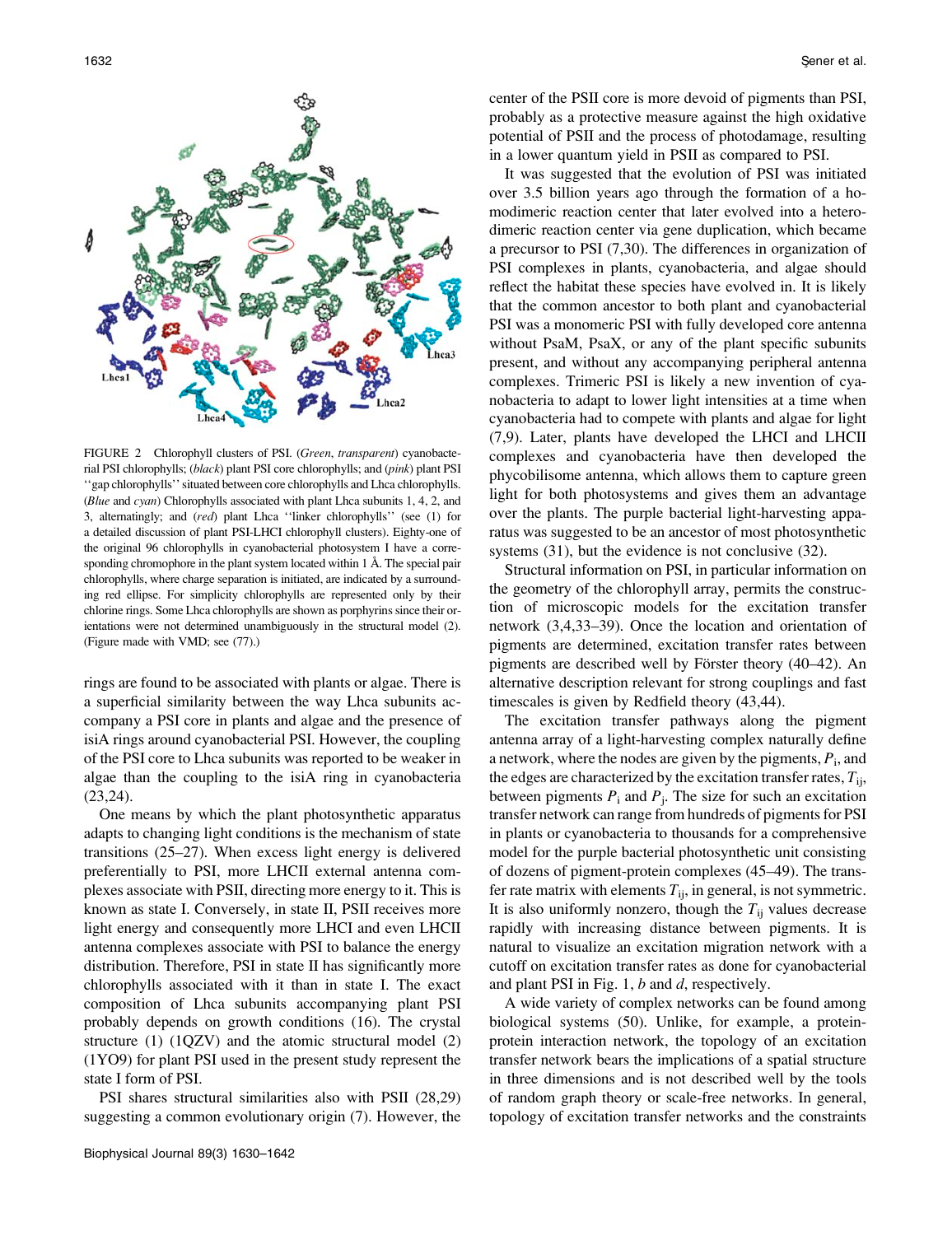that shape their evolution has not been studied at the same level of methodological detail as for other complex biological networks. However, the excitation transfer network of a light-harvesting complex for which an atomic structural model exists can be modeled in microscopic detail rarely enjoyed by other networks in biology. This permits not only the computation of the relevant kinetic parameters such as average excitation lifetime and overall quantum efficiency to a reasonable accuracy, but also the construction of stochastic models with which robustness (error tolerance) and optimality (high relative fitness) of the network can be probed computationally by comparing a given pigment network geometry with alternative geometries (3,4,38,39,51,52).

A detailed model for the evolution of an excitation transfer network might be rather elusive, but PSI provides a unique opportunity in the form of the availability of structures from two structurally closely related, yet evolutionarily distant species. The detailed description of the excitation transfer process in plant PSI presented below is derived from a computational atomic model of plant PSI (2), which, in turn, is based on the 4.4 Å crystal structure of the PSI-LHCI supercomplex (1). This structural model utilizes the 2.5  $\AA$ cyanobacterial PSI structure (5) for side-chain identification in the conserved subunits as well as the  $2.72 \text{ Å}$  LHCII structure (53) for insight into the structure of LHCI subunits, revealing the orientations of chlorophylls. A comparison of the light-harvesting functions in plant and cyanobacterial PSI complexes is presented below based on the respective structures.

The organization of this article is as follows. The next section introduces for the description of excitation migration a hybrid effective Hamiltonian for plant PSI that is based on a detailed cyanobacterial model and on new structural data for plant PSI. The resulting excitation transfer kinetics in plant PSI is compared to the kinetics established earlier for cyanobacterial PSI. The light-harvesting role and interconnectivity of Lhca subunits as well as the role of gap and linker chlorophylls in facilitating connectivity is investigated. The question of the optimality of the pigment network

geometry is discussed in the context of the non-conserved chlorophylls found only in plant PSI. The last section contains our concluding remarks.

#### MODEL

A model for light-harvesting networks can be formulated concisely in terms of an effective Hamiltonian with diagonal elements denoting the  $Q_y$  excitation energies of individual chlorophylls (site energies) and off-diagonal elements denoting electronic couplings between chlorophylls. In the following we define first the plant PSI Hamiltonian in relation to the architecture of cyanobacterial PSI. The precise site energies, in principle, are unknown and could pose a problem were it not for the fact that the proper function of the light-harvesting network requires a high degree of insensitivity to actual site energy values as demanded by the robustness of the system under the effects of thermal disorder. This issue and the ensuing choices of site energies adopted in this study are discussed next. Finally, we provide a brief summary of the equations that permit one to calculate lifetime and quantum yield from the effective Hamiltonian.

# Hybrid effective Hamiltonian for the PSI-LHCI supercomplex

In this section, an effective Hamiltonian for the chlorophyll network of the plant PSI-LHCI supercomplex is constructed to model the excitation transfer dynamics. The atomic structural model (2) for the plant PSI-LHCI supercomplex is used for this purpose. A similar effective Hamiltonian for cyanobacterial PSI reported previously (3,4) was shown to satisfactorily reproduce the observed excitation transfer kinetics (10,11) (see Table 1). The aforementioned cyanobacterial effective Hamiltonian used full Coulomb couplings between chlorophyll pairs, taking into account higher multipole contributions, as well as utilizing chlorophyll site energies reported in Damjanović et al. (38).

Following Şener et al. (3,4) and Hu et al. (54), an effective Hamiltonian for the PSI chlorophyll network using chlorophyll  $Q_y$ -excited states as a basis set is formally defined through

$$
H = \begin{pmatrix} \varepsilon_1 & H_{12} & \cdots & H_{1N} \\ H_{21} & \varepsilon_2 & \cdots & H_{2N} \\ \cdots & \cdots & \cdots & \cdots \\ H_{N1} & H_{N2} & \cdots & \varepsilon_N \end{pmatrix}, \quad (1)
$$

where  $N = 96$  for monomeric cyanobacterial PSI (5) and  $N = 167$  for the plant PSI-LHCI supercomplex (1,2) investigated here. The diagonal elements  $\epsilon_i$  are the chlorophyll site energies, and off-diagonal elements  $H_{ij}$  denote the couplings between chlorophylls.

TABLE 1 Average excitation lifetime and quantum yield for various models

| Model                        | Cyanobacterial PSI |               | Plant PSI-LHCI supercomplex |               |               |               |               |
|------------------------------|--------------------|---------------|-----------------------------|---------------|---------------|---------------|---------------|
|                              | $A^*$              | D             |                             | ηs            | -             | ΓI            | $G^{**}$      |
| $\tau$ (ps)<br>Quantum yield | 31.9<br>0.968      | 32.7<br>0.967 | 49.4<br>0.950               | 51.1<br>0.983 | 51.7<br>0.995 | 52.0<br>0.948 | 60.0<br>0.939 |

\*A, Monomeric cyanobacterial PSI described by an effective Hamiltonian with full Coulomb couplings for chlorophyll interactions (4).

 ${}^{\dagger}B$ , Monomeric cyanobacterial PSI with a hybrid effective Hamiltonian (see text).

 $\pm$ C, Plant PSI with a hybrid effective Hamiltonian with spectroscopically derived site energies for Lhca chlorophylls (see Table 2). Column C values corresponding to the refined hybrid effective Hamiltonian discussed in the text are highlighted.

<sup>§</sup>D, Same as C, but with a dissipation rate  $k_{diss} = (3 \text{ ns})^{-1}$ . (Models A, B, C, F, and G all employ a uniform dissipation rate of  $k_{diss} = (1 \text{ ns})^{-1}$ .)

E, Same as C, but with  $k_{\text{diss}} = (10 \text{ ns})^{-1}$ .

k F, Plant PSI with a hybrid effective Hamiltonian with a uniform site energy assignment of 678.8 nm (same as PSI core average) for all non-conserved chlorophylls, including gap, Lhca, and linker chlorophylls.

\*\*G, Plant PSI with a hybrid effective Hamiltonian with a random distribution of site energies for non-conserved chlorophylls (ensemble average over 400 configurations).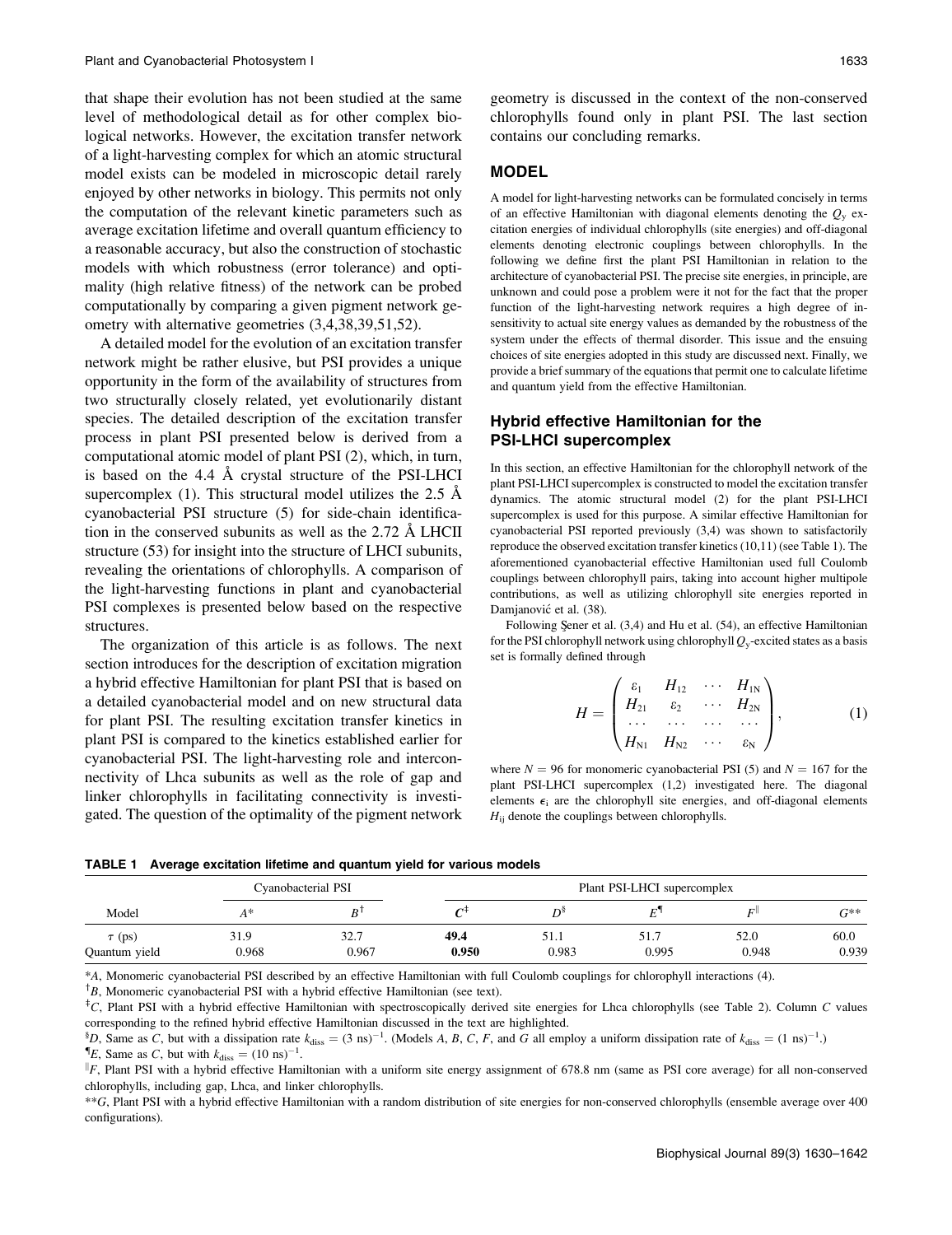A challenge in the construction of an effective Hamiltonian for plant PSI is the lack of needed resolution in the available structure data for an accurate computation of site energies  $\epsilon_i$  as was performed for the cyanobacterial system (38). Since the geometry of the core chlorophyll network is highly conserved between cyanobacteria and plants, one can utilize information available for the cyanobacterial system in the construction of an effective Hamiltonian for plants. A total of 81 of the 96 original chlorophylls in cyanobacterial PSI have corresponding chromophores within  $1 \text{ Å}$  in the plant PSI structure (see Fig. 2), which, henceforth, shall be denoted ''conserved chlorophylls''. With the currently available resolution it is not possible to compute chlorophyll site energies from first principles for plant PSI. However, the atomic model (2) shows that the immediate surroundings of the conserved chlorophylls (such as the ligand to the central  $Mg^{2+}$  ion of the chlorine ring system) are well conserved. Therefore, the reported site energies (38) for the cyanobacterial structure will be used below for conserved chlorophylls in the plant structure. It must be kept in mind that these site energy assignments are tentative since a higher resolution structure is needed for a more accurate determination of site energies. Assignment of site energies for non-conserved chlorophylls is discussed in the next subsection. The effect of alternative site energy assignments on excitation transfer kinetics will also be discussed below.

It was shown earlier (3,38) that a lack of accurate site energy data precludes a satisfactory description of excitation migration at low temperature due to the inability to correctly account for spectral resonance between neighboring pigments. However, at room temperature thermal broadening of pigment lineshapes makes it possible to maintain spectral overlap between chlorophylls, thus making it possible for even rudimentary site energy assignments based on spectral observations to account for a satisfactory approximation of global excitation transfer dynamics. This is because the dispersion of site energies, as determined by quantum chemistry computations (38), is seen to be comparable in magnitude to the fluctuations of site energies under thermal disorder (3,55). The robustness of the pigment network, necessary for proper resonant excitation transfer under thermal fluctuations, requires the network to function without fine tuning of chlorophyll site energies.

A notable characteristic of PSI complexes that a detailed effective Hamiltonian formulation is expected to account for is the presence of so-called red chlorophyll forms, which absorb at wavelengths longer than the primary electron donor. It was suggested that red chlorophylls not only extend the total absorption profile of the light-harvesting complex, but also have a considerable effect on excitation transfer kinetics (24,36,56,57). The plant PSI-LHCI supercomplex has two red chlorophyll pools, one associated with the core, as found in cyanobacteria, and another one associated with Lhca subunits (57). Earlier studies of cyanobacterial PSI revealed that even with a higher resolution structure enabling a first principles computation of chlorophyll site energies, it is not possible to accurately account for the nature of the red chlorophyll band (38). This problem remains relevant for the plant PSI-LHCI supercomplex as well, where even less is known about chlorophyll site energies. Thus, the true nature of red chlorophylls and their spatial assignments remain a limiting factor for the quality of any excitation transfer model for PSI in any species.

Once a given set of site energy assignments is decided upon, a hybrid effective Hamiltonian for the plant PSI-LHCI supercomplex can be constructed by taking a subblock of the monomeric cyanobacterial Hamiltonian (4) corresponding to conserved chlorophylls and combining it with couplings involving non-conserved chlorophylls computed in the transition dipoletransition dipole approximation. In plant PSI, non-conserved chlorophylls include all gap, Lhca, and linker chlorophylls. Thus, the effective Hamiltonian in Eq. 1 can be formally written in a hybrid form as

$$
H_{\text{hybrid}} = \begin{pmatrix} H_{\text{conserved}} & W_{\text{dipole}} \\ W_{\text{dipole}}^{\text{T}} & H_{\text{non-conserved}} \end{pmatrix},\tag{2}
$$

where  $H_{\text{conserved}}$  is an 81  $\times$  81 matrix corresponding to the conserved block in the cyanobacterial Hamiltonian and  $W_{\text{dipole}}$  as well as the off-diagonal entries of  $H_{\text{non-conserved}}$  are couplings involving non-conserved chlorophylls, which are computed in the dipolar approximation according to the expression

$$
W_{ij} = C \left( \frac{\mathbf{d}_i \cdot \mathbf{d}_j}{r_{ij}^3} - \frac{3(\mathbf{r}_{ij} \cdot \mathbf{d}_i)(\mathbf{r}_{ij} \cdot \mathbf{d}_j)}{r_{ij}^5} \right). \tag{3}
$$

Here  $\mathbf{d}_i$  denotes the unit vector along the  $Q_y$  transition-dipole moment of chlorophyll *i* as given by the vector connecting the  $N_B$  and  $N_D$  atoms on the chlorine ring of the chlorophyll, and  $C = 116,000 \text{ Å}^3 \text{ cm}^{-1}$  is chosen uniformly for all chlorophyll pairs. All off-diagonal elements of  $H_{\text{conserved}}$  in Eq. 2 are computed in a full-Coulomb model that includes higher multipole contributions as outlined in the Appendix of Şener et al. (3).

#### Site energy assignments for chlorophylls

In the present model the site energies for the conserved chlorophylls are taken from the corresponding assignments in their cyanobacterial counterparts (38). Since these values were determined up to an arbitrary vertical offset, their average has been set to 678.8 nm to correctly reproduce the average of the absorption spectrum for the plant PSI core (in the following, site energies are denoted by their corresponding wavelengths).

Spectral information about the PSI-LHCI supercomplex can be used to refine site energy assignments for non-conserved chlorophylls beyond just the assignment of a uniform value. However, caution must be exercised, since an attempt to assign all chlorophyll site energies based on spectral information alone is difficult (37,38). Therefore we limit the extent of spectra-based assignments to uniform values for specific chlorophyll pools, but monitor the sensitivity of the resulting model to the assignment.

Various site energy assignments for non-conserved chlorophylls with increasing levels of sophistication were examined in this study (see Table 1). The simplest such model is one in which all non-conserved chlorophylls —including all Lhca, linker, and gap chlorophylls (see Fig. 2)—are assigned the same uniform value. This model contains only a single parameter for describing non-conserved chlorophyll site energies, namely the average of the PSI-LHCI spectrum (see Column  $F$  in Table 1). A slightly more involved model assumes an ensemble of randomly generated site energies for nonconserved chlorophylls. These random site energy assignments are taken from a Gaussian distribution that approximates the computed cyanobacterial site energy values (38). Therefore, the random site energy model contains two parameters describing the center and the width of the site energy distribution. Excitation transfer kinetics of the random site energy model need to be evaluated in the form of an ensemble average (see Column G in Table 1). Finally, we consider a model that utilizes currently available structural and spectral information about Lhca subunits for assigning different site energies to various chlorophyll pools according to their type (a or b). Since chlorophyll  $a/b$  assignments are not known in detail, this model is to be regarded as tentative (see Column  $C$  in Table 1 and Table 2). This last model is explained in detail in the remainder of this section. The comparison of average excitation lifetimes and quantum yields (defined in the next subsection) for these models is presented in Table 1, together with similar results for cyanobacterial PSI.

The spectra-based site energy assignment used in this study is based mainly on mutation analysis studies (58-60). The chlorophyll  $a$  and chlorophyll b pools in Lhca subunits are tentatively identified based on a comparison with the LHCII structure (53). All chlorophylls of the same type  $(a \text{ or } b)$  within a given Lhca subunit are assigned the same energy value, except four specific chlorophylls in Lhca3 and Lhca4 subunits, which are considered to be red forms. The linker chlorophylls (see Fig. 2), which provide connections between individual Lhca subunits and have no counterparts in LHCII, were considered of chlorophyll b type. The reason for this assignment is that the Lhca1-Lhca4 heterodimer coordinates more chlorophyll  $b$  than the monomers Lhca1 and Lhca4 do  $(61)$ , and that the native preparation of LHCI coordinates less chlorophyll  $b$  than expected, i.e., some of the linker chlorophylls might have been lost during purification (62). The site energies for the chlorophylls in the Lhca complexes and in the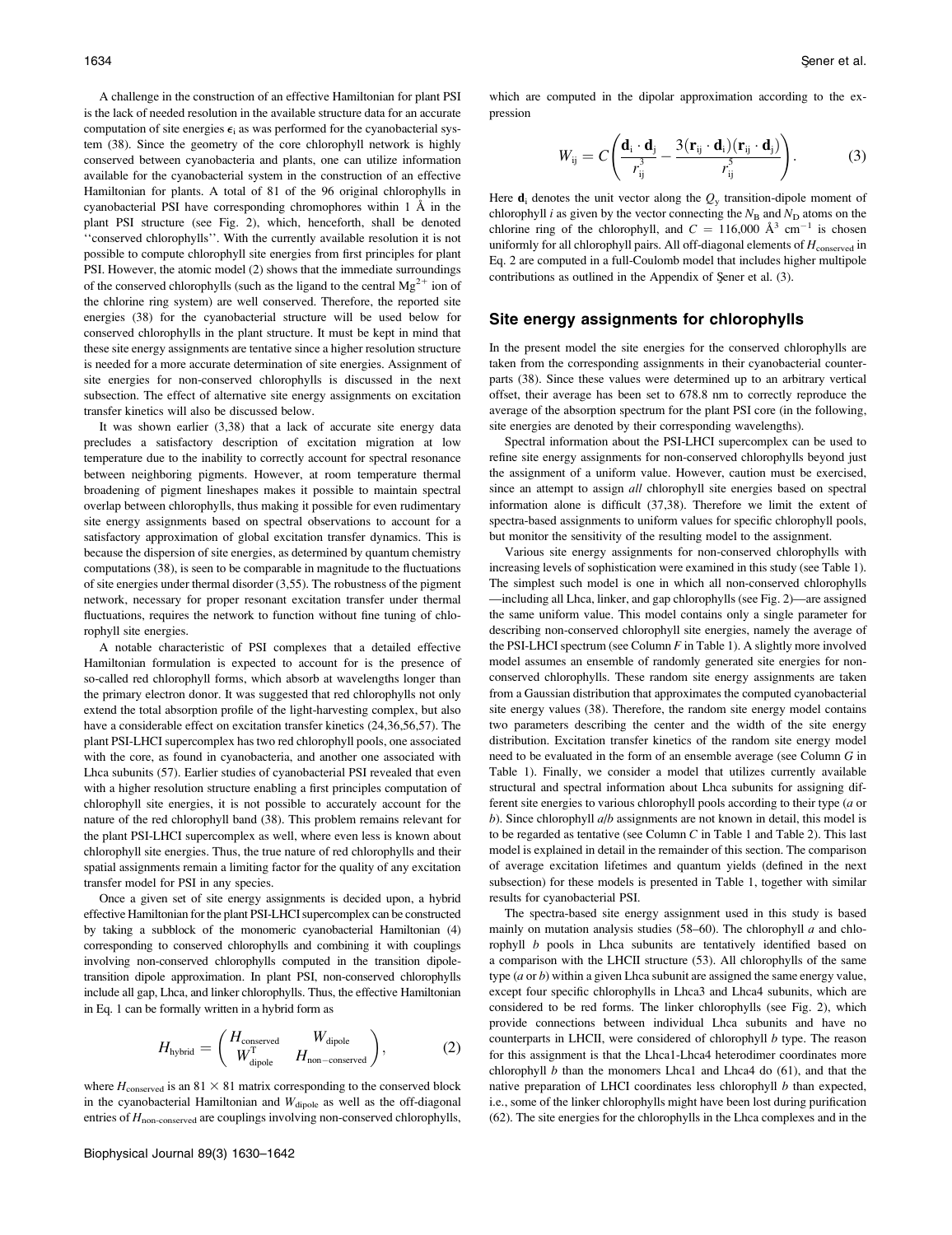TABLE 2 Tentative site energy assignments for Lhca chlorophylls

|                   | Chlorophyll a | Chlorophyll b | Tentative<br>chlorophyll $b$ sites    |
|-------------------|---------------|---------------|---------------------------------------|
| Lhca1             | 677.6         | 646.5         | 1017, 1026, 1031                      |
| Lhca <sub>2</sub> | 678.6         | 646.9         | 1017, 1021, 1026,<br>1031, 1033       |
| Lhca3             | 676.4         | 647.3         | 1031, 1032, 1033                      |
| Lhca4             | 676.2         | 646.9         | 1017, 1021, 1026,<br>1031, 1032, 1033 |
| PSI core avg.     | 678.8         |               |                                       |

Energies are reported in corresponding wavelengths in nm. A uniform site energy value as stated in the table was assigned to all chlorophylls of a given type (a or b) within a given chain (i.e., Lhca1, Lhca2, Lhca3, and Lhca4), including the associated linker chlorophylls, with the exception of four specific chlorophylls; chlorophylls 1015 and 1025 in chains 3 and 4 are assigned a site energy of 695 nm rather than the stated uniform value for the other chlorophyll  $a$  units of the same chains. All Lhca chlorophylls are assumed to be chlorophyll  $a$  with the exception of the ones denoted in the table to be tentatively assigned to be chlorophyll  $b$  (see text). As a point of reference, the average site energy value for PSI core chlorophylls taken from the cyanobacterial model (38) is set to 678.8 nm. The site energy for non-conserved chlorophylls of the PSI core, including the gap chlorophylls, is also set to this uniform value. The values in this table were used for the results in Column C of Table 1.

PSI core were chosen as the first-order central moment of the room temperature absorption spectrum of the individual complexes. The chlorophyll a average site energy was placed in the 660–750-nm region and the chlorophyll b average site energy in the 630–660-nm region. The resulting site energy assignments and chlorophyll  $a/b$  occupancies for Lhca subunits are shown in Table 2.

It had been demonstrated previously that the red forms in both Lhca3 and Lhca4 originate from an excitonic interaction involving chlorophyll a's at sites 1015 and 1025. The low energy absorption band of the system was found at 708 nm and the high energy band at 683 nm. The two chlorophyll  $a$ 's were suggested to be isoenergetic (60,63). On this basis, a site energy value of 695 nm for these two chlorophylls is employed in the present model. This value already contains the contribution of the displacement energy (12), which cannot be separately calculated in the context of the current model.

Unfortunately, much less is known about the spectral characteristics of the non-conserved chlorophylls that are not part of the Lhca band. These most notably include the so-called gap chlorophylls that provide a connection between the Lhca subunits and the PSI core having no counterparts in cyanobacterial PSI (see Fig. 2). Due to this lack of information, all PSI core associated non-conserved chlorophylls, including the gap chlorophylls, are assigned the same uniform site energy value of 678.8 nm—namely, the average of the PSI core.

## From the effective Hamiltonian to excitation transfer dynamics

In this subsection, the hybrid effective Hamiltonian in Eq. 2 is used to describe the excitation transfer dynamics for plant PSI. In the case of excitation transfer in cyanobacterial PSI reported earlier (3,4), such description yielded an average excitation lifetime of  $\sim$ 30 ps (see column A of Table 1), in good agreement with observed lifetimes of 20–40 ps (10,11). A summary of the theory of excitation transfer is presented below, with the reader being referred to earlier reports (3,4) for a more detailed account of the methodology used.

The transfer rate  $T_{ii}$  between pigments  $P_i$  and  $P_i$ ,  $i \neq j$ , according to Förster theory (3,4,40–42), is expressed in terms of the elements  $H_{ii}$ ,  $\epsilon_i$ , and  $\epsilon_i$  of the Hamiltonian in Eq. 1,

$$
T_{ij} = \frac{2\pi}{\hbar} |H_{ij}|^2 J_{ij}, \quad J_{ij} = \int S_i^{D}(E) S_j^{A}(E) dE, \quad (4)
$$

where  $J_{ij}$  is a spectral overlap between donor emission spectrum  $S_i^D(E)$  and acceptor absorption spectrum  $S_j^A(E)$ , approximated as Gaussians with a width of 160 cm<sup>-1</sup> centered around  $\epsilon_i$  – S and  $\epsilon_j$ , respectively, where  $S = 240$  cm<sup>-1</sup> is the room-temperature Stokes shift (64). The diagonal matrix elements  $T_{ii}$ ,  $i = j$ , in Eq. 4 are set to zero.

Following Ritz et al.  $(42)$  and Şener et al.  $(4)$ , the average excitation lifetime  $\tau$  and the overall quantum yield Q, i.e., the probability of electron transfer per absorbed photon, can be given in terms of the transfer rate matrix in Eq. 4 as

$$
\tau = -\langle 1|K^{-1}|0\rangle,\tag{5}
$$

$$
Q = -k_{\text{CS}} \langle RC|K^{-1}|0\rangle,\tag{6}
$$

where  $k_{\text{CS}} = 1 \text{ ps}^{-1}$  is the charge separation rate at the reaction center (4,65–67),  $|RC\rangle$  is defined through  $(|RC\rangle)_i = \delta_{i,RC}$ , where  $\delta_{i,RC}$  equals one for  $i = 1$  (one of the special pair chlorophylls, ec-A1, i.e., residue 1011, is responsible for charge separation; see (4,68–70)) and is zero otherwise; the vector  $|1\rangle$  is given by  $(|1\rangle)_i = 1, \forall i$ , and  $|0\rangle$  by  $|0\rangle = (1/N)|1\rangle$ . (The vector  $|0\rangle$  denotes a uniform initial probability distribution). The matrix K in Eqs. 5 and  $6$  is related to the transfer matrix  $T$  through the relation

$$
K_{ij} = T_{ji} - \delta_{ij} \left( k_{\text{CS}} \delta_{i,\text{RC}} + k_{\text{diss}} + \sum_{k} T_{ik} \right). \tag{7}
$$

Here  $k_{\text{diss}} = (1 \text{ ns})^{-1}$  denotes a dissipation constant assumed to be uniform for all chlorophylls. The average excitation lifetime and quantum yield for various PSI models are given in Table 1.

The use of a hybrid effective Hamiltonian that mixes full-Coulomb couplings for the conserved chlorophylls with the dipolar approximation for couplings involving non-conserved chlorophylls raises a question on the effects of this approximation on kinetic properties of excitation transfer such as lifetime and quantum yield. To examine these effects, a hybrid effective Hamiltonian for cyanobacterial PSI was constructed as a control by replacing the full-Coulomb couplings reported in Sener et al.  $(3,4)$  for the non-conserved chlorophylls in monomeric cyanobacterial PSI by dipolar couplings. A total of 15 cyanobacterial chlorophylls have no corresponding match in plant PSI within  $1 \text{ Å}$  and, therefore, are regarded as non-conserved. As seen in columns  $A$  and  $B$  of Table 1, the approximate, through dipolar couplings yields no discernible effect on the quantum yield and excitation lifetime of the system. The reason for this insensitivity is that all 15 nonconserved cyanobacterial chlorophylls are in the peripheral region of the complex where their particular arrangement has little effect on the efficiency of the excitation transfer process (3,39,52).

#### RESULTS

In the following we present the key results of our analysis. We first discuss the dependence of the PSI-LHCI supercomplex excitation lifetime and quantum yield on site energies. Presenting three schematic scenarios, we argue that the quantum yield is purposefully insensitive to the choice of site energies. We then describe how the absorbed excitation migrating through the supercomplex repeatedly approaches the reaction center, every time getting a chance to initiate electron transfer and, if not successful, going through new rounds of excitation migration (sojourns) before reapproaching to the reaction center. We then describe the transfer of excitation among the main PSI-LHCI clusters, in particular, the transfer from the Lhca subunits into the PSI core, which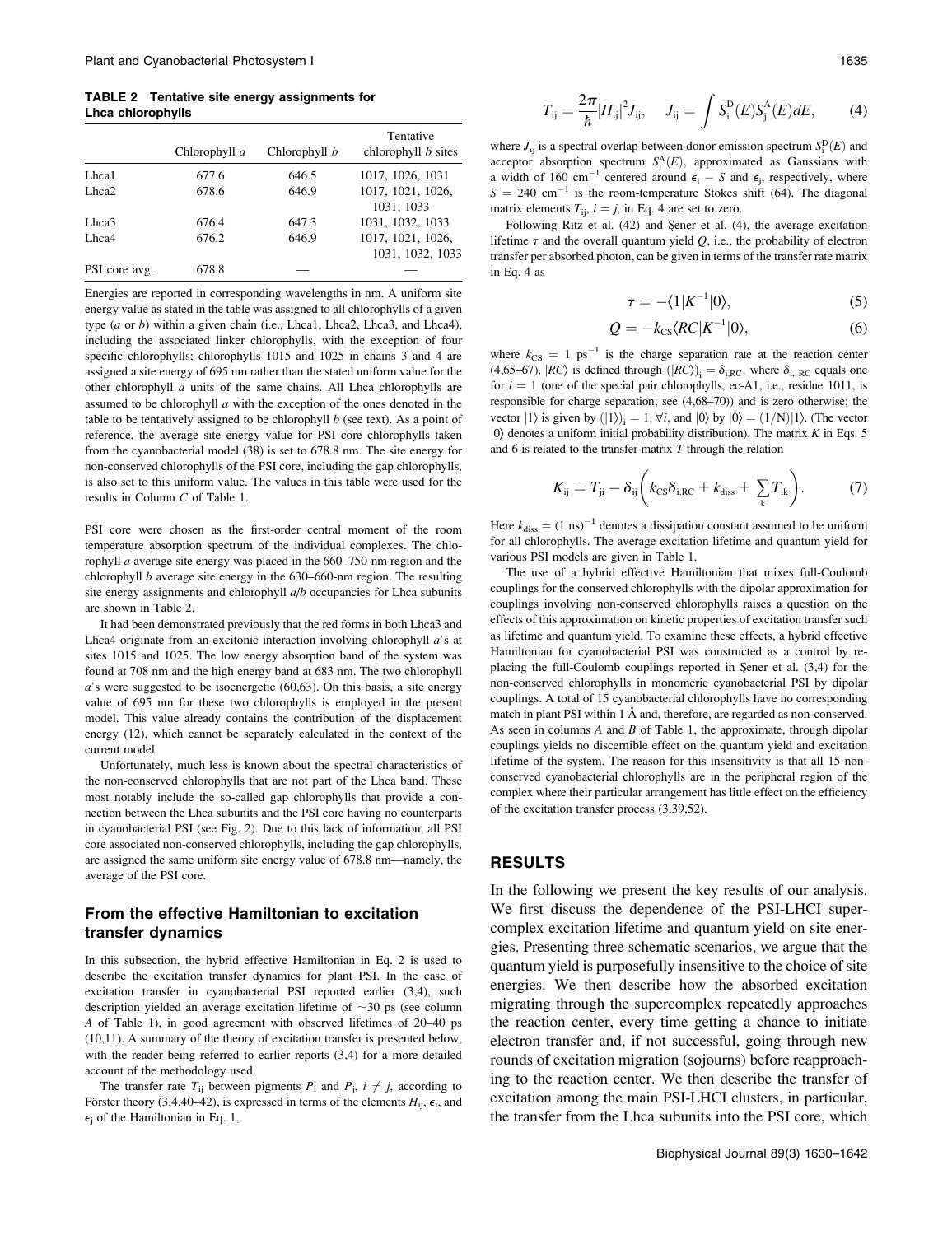is greatly facilitated by the presence of gap chlorophylls. We finally argue that the geometries of the Lhca subunit chlorophylls are optimized simply for increasing the overall photon absorption, not for speeding up transfer to the PSI core.

#### Excitation lifetime and quantum yield for plant PSI

The kinetic quantities for the plant PSI-LHCI supercomplex computed for the hybrid effective Hamiltonian with spectrally informed site energy assignments discussed in the previous section is given in column C of Table 1. The computed average excitation lifetime of 49.4 ps is in agreement with observations (57,71,72), in particular, with the average lifetime of 47 ps recently reported for Arabidopsis thaliana (57). A more detailed analysis of the wavelength dependence of excitation lifetime would require accurate site energy assignments that are currently unavailable.

The computed quantum yield for the aforementioned model is 0.950. The overall quantum yield of PSI in both plants and cyanobacteria is known to be nearly unity. It is important to emphasize that the computed quantum yield depends sensitively on the particular value assumed for the dissipation rate  $k_{\text{diss}}$  which is not known with great accuracy. Following Şener et al. (3) and Yang et al. (39), a value of  $k_{\text{diss}} = (1 \text{ ns})^{-1}$  was used throughout this article in the computation of excitation transfer kinetics. The effect of smaller dissipation rates on quantum yield and excitation lifetime are shown in columns  $D$  and  $E$  of Table 1. Although the excitation lifetime undergoes only minor changes with decreasing dissipation rate, the corresponding quantum yield quickly approaches unity, attaining a value of 0.995 for  $k_{\text{diss}} = (10 \text{ ns})^{-1}$ . This suggests the possibility of an overall overestimation of  $k_{\text{diss}}$  also in similar calculations reported earlier (3,4,39,42).

To address the uncertainty regarding site energy assignments discussed earlier, the sensitivity of the aforementioned model to the choice of non-conserved chlorophyll site energy assignments is examined. We consider first a flat site energy distribution for non-conserved chlorophylls. The excitation lifetime and quantum yield for plant PSI corresponding to a hybrid Hamiltonian with a uniform site energy of 678.8 nm for all non-conserved chlorophylls, including gap, Lhca, and linker chlorophylls, is given in column  $F$  of Table 1. The resulting average excitation lifetime is 52 ps. Despite an enhanced spectral overlap between peripheral chlorophylls resulting from a uniform site energy assignment, the choice of a uniform site energy does not result in a faster transfer compared to the primary model in column C of Table 1, because the relative blueness of the Lhca subunits with respect to the PSI core is not taken into account in a uniform site energy assignment.

We consider second an ensemble of random site energy configurations for non-conserved chlorophylls. The ensemble average over 400 configurations with randomly distributed site energies for non-conserved chlorophylls is presented in column G. The random site energies are drawn from a Gaussian distribution approximating the site energies computed for cyanobacterial PSI in Damjanović et al. (38), adjusted for a mean value of 678.8 nm. The computed average lifetime in this case is 60 ps.

The results are reminiscent of their cyanobacterial counterparts reported in Sener et al.  $(3)$ , reinforcing the idea that an exact tuning of chlorophyll site energies is not necessary for efficient light-harvesting at physiological temperatures. The uniformly high quantum yields given in Table 1 also indicate an efficient coupling of the outer lying Lhca subunits to the PSI core, as was suggested in Melkozernov et al. (24). This will be discussed further below.

#### Sojourns of excitation in cyanobacteria and plants

The electronic excitation delivered to the reaction center from peripheral chlorophylls does not always result in an immediate charge separation. There is a significant chance that the excitation escapes from the reaction center back to the periphery and subsequently returns to the reaction center for another chance at charge separation. A method, the sojourn expansion (3,4), expands the average excitation lifetime  $\tau$  in terms of repeated escape events:

$$
\tau = \tau_0 + \tau_1 + \tau_2 + \tau_3 \cdots,
$$
  
\n
$$
\tau_1 = q_1 \tau_{soj},
$$
  
\n
$$
\tau_2 = q_1 q_{\tau} \tau_{soj},
$$
  
\n
$$
\tau_3 = q_1 q_{\tau}^2 \tau_{soj}.
$$
  
\n(8)

Here the first usage time  $\tau_0$  denotes the average excitation lifetime without any escape events.  $\tau_0$  corresponds to the lifetime  $\tau$  in the limit where the charge separation rate  $k_{\text{CS}}$  in Eq. 7 is infinite. The sojourn time  $\tau_{\text{soj}}$  is the average time for an excitation that escaped from the reaction center to return to the reaction center. The escape probabilities  $q_1$  and  $q_T$ correspond to a uniform initial state, and an initial state after immediate escape from the reaction center, respectively. Naturally,  $q_1$  and  $q_T$  have similar values and become identical in the dissipationless limit.

A comparison of sojourn expansion coefficients for cyanobacterial and plant PSI chlorophyll networks is presented in Table 3. Expectedly, the first usage time  $\tau_0$  corresponding to the first delivery of the excitation to the reaction center goes up significantly from 19.2 ps in cyanobacteria to 30.1 ps

TABLE 3 Comparison of sojourn expansion coefficients for cyanobacterial and plant PSI

|       | $\tau$ (ps) | $\tau_0$ (ps) | $\tau_{\rm soi}$ (ps) | $q_1$ | $q_T$ |
|-------|-------------|---------------|-----------------------|-------|-------|
| Cyano | 32.7        | 19.2          | 7.73                  | 0.630 | 0.638 |
| Plant | 49.4        | 30.1          | 11.0                  | 0.620 | 0.633 |

Cyanobacterial values (first row) correspond to column  $B$  of Table 1 whereas plant values (second row) correspond to column C of Table 1. (See text for an explanation of quantities.)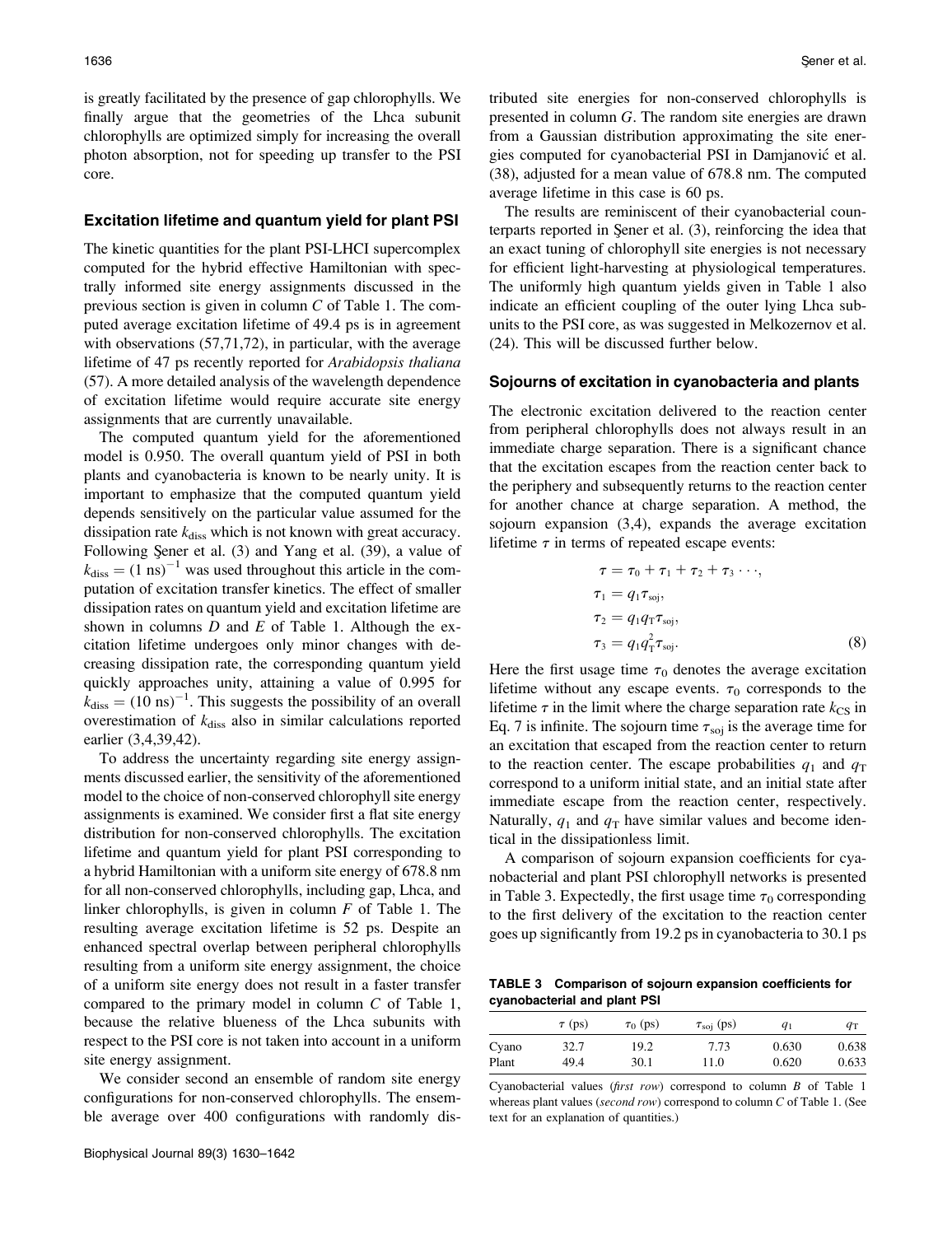in plants, as the diffusion of excitation takes a longer time in the enlarged chlorophyll network. Similarly, the sojourn time  $\tau_{\text{sol}}$  after an escape is longer for the plant system due to the increased size of the chlorophyll network. The escape probabilities  $q_1$  and  $q_T$  are nearly identical across the two models. This is because identical coupling and site energy values were used in both models for the core chlorophylls, all of which are structurally conserved.

#### Connectivity of the PSI-LHCI chlorophyll clusters

The excitation transfer pathways in Fig. 1 d suggest a close integration of the Lhca chlorophyll network with the PSI core. As proposed in Ben-Shem et al. (1), gap chlorophylls provide an efficient connection between the outer and inner chlorophyll clusters. A further indication of this connection is the dependence of the average excitation lifetime on the initially excited chlorophyll, as shown in Fig. 3. The difference between mean excitation lifetimes over the PSI core (including gap) and Lhca (including linker) chlorophyll clusters is only 5.4 ps, i.e., only  $\sim$ 10% of the 50 ps overall mean lifetime. An efficient coupling between the Lhca subunits and the core has already been reported in Melkozernov et al. (24). For Arabidopsis the observed lifetime of 47 ps was reported to contain two distinct components of 20 ps and 82 ps, tentatively associated with the PSI core and the Lhca subunits, respectively (57). If the *Arabidopsis* PSI structure is similar to pea (1), then Fig. 3 suggests that these two distinct time constants cannot be associated with a spatial decomposition involving Lhca subunits. It is possible that the longer component is associated with a red chlorophyll



FIGURE 3 Average excitation lifetime as a function of the distance of the starting chlorophyll from the reaction center chlorophyll ec-A1. Open circles represent PSI core and gap chlorophylls, whereas solid circles represent Lhca and linker chlorophylls. Excitation lifetimes for outer chlorophylls are seen to be not much longer than those for core chlorophylls, indicating an efficient coupling of Lhca subunits to the core. The mean lifetime averaged over all Lhca subunits (including linker chlorophylls) is 53.1 ps and 47.6 ps when averaged over the PSI core (including gap chlorophylls). The overall average excitation lifetime of the PSI-LHCI supercomplex is 49.4 ps. (See column C of Table 1.)

pool which, in the current context, cannot be taken into account satisfactorily.

To probe the subunit connectivity in the plant PSI-LHCI supercomplex, the total rates of excitation transfer between chlorophylls of different subunits were computed following the method for computing excitation transfer rates between two pigment clusters suggested in Ritz et al. (42). Based on the assumption that the donor excited states are populated according to the Boltzmann distribution, the total rate of excitation transfer between the excited states of a donor pigment cluster D and an acceptor pigment cluster A is

$$
T_{\text{DA}} = \frac{2\pi}{\hbar} \sum_{\mathbf{m} \in \mathbf{D}} \sum_{\mathbf{n} \in \mathbf{A}} \frac{e^{-\mathbf{E}_{\mathbf{m}}^{\mathbf{D}} / \mathbf{k}_{\mathbf{B}} \mathbf{T}}}{\sum_{\mathbf{l} \in \mathbf{D}} e^{-\mathbf{E}_{\mathbf{l}}^{\mathbf{D}} / \mathbf{k}_{\mathbf{B}} \mathbf{T}}} \left| U_{\mathbf{m}\mathbf{n}}^{\mathbf{D}\mathbf{A}} \right|^2 \int dE S_{\mathbf{m}}^{\mathbf{D}}(E) S_{\mathbf{n}}^{\mathbf{A}}(E), \quad (9)
$$

where  $E_{\rm m}^{\rm D}$  and  $E_{\rm l}^{\rm D}$  are eigenvalues of Hamiltonian  $H_{\rm D}$  for the donor pigment cluster  $D$ , defined as the corresponding subblock of the effective Hamiltonian in Eq. 1. The coupling term  $U_{mn}^{\text{DA}}$  in Eq. 9 between the  $m^{\text{th}}$  excited state of the donor pigment cluster  $D$  and  $n<sup>th</sup>$  excited state of the acceptor pigment cluster A is

$$
U_{mn}^{\text{DA}} = \langle \tilde{m} | \hat{H} | \tilde{n} \rangle = \sum_{\alpha \in \text{D}} \sum_{\beta \in \text{A}} c_{m,\alpha}^{\text{D}} c_{n,\beta}^{\text{A}} H_{\alpha\beta}, \tag{10}
$$

where  $H_{\alpha\beta}$  are matrix elements of the effective Hamiltonian in Eq. 1 that couple donor and acceptor pigments, and  $c_{m,\alpha}^{D}$ and  $c_{n,\beta}^{A}$  are coefficients of the eigenfunctions for donor and acceptor Hamiltonians  $H_D$  and  $H_A$ , respectively. Forward and backward transfer rates, in general, are different from each other. Underlying Eqs. 9 and 10 is the assumption that excitation in the cluster is coherently shared, which neglects dynamic disorder (73). A more realistic description would be rather complex (see (73)), and would likely not deviate substantially from the description underlying Eqs. 9 and 10.

The resulting rates for excitation transfer from Lhca subunits to the PSI core are presented in Fig. 4. Since it is difficult to distinguish excitation transfer events originating from any of the Lhca chlorophylls and the neighboring linker chlorophylls, the chlorophylls of the PSI-LHCI supercomplex are divided in Fig. 4 into five clusters, one for each of the four Lhca subunits and one for the PSI core. The Lhca chlorophyll clusters include the linker chlorophylls associated with the same Lhca subunit and the PSI core chlorophyll cluster includes the gap chlorophylls that link the Lhca subunits to the core (see Fig. 1). Fig. 4 illustrates that excitation is transferred rapidly (within a few picoseconds) from Lhca subunits to the PSI core. The collective transfer rate from all Lhca subunits to the PSI core (including gap chlorophylls) is 2.1 ps. These results are found to be largely insensitive to site energy assignments. However, computed inter-Lhca transfer rates exhibit a higher degree of sensitivity to site energy assignments, thus rendering it impossible to arrive at a conclusive estimate.

An excitation of any chlorophyll  $b$  is expected to rapidly transfer to the chlorophyll  $a$  pool of the Lhca subunits before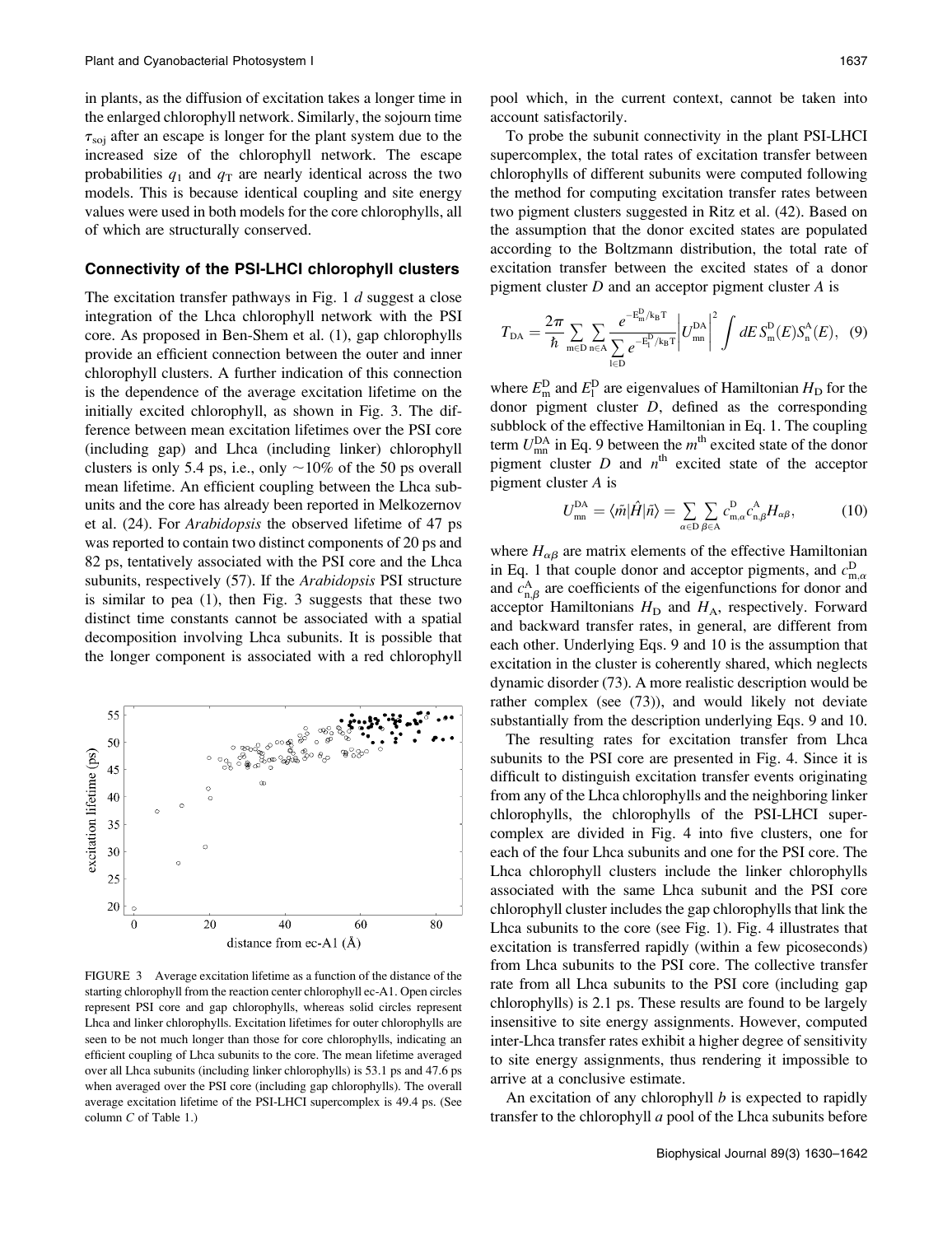

FIGURE 4 Transfer times (reciprocal of transfer rates) between the Lhca subunits and the PSI core. The subscript  $'$ +" of the Lhca subunits indicates that the neighboring linker chlorophylls belonging to the same chain are included with a given subunit. A Boltzmann equilibrium of donor states is assumed before transfer (see text). The first number corresponds to a spectrally refined hybrid Hamiltonian (model  $C$  in Table 1), whereas the second number (in parentheses) corresponds to a uniform site energy distribution for non-conserved chlorophylls (model  $F$  in Table 1). We conclude that inter-Lhca transfer rates cannot be assigned reliably due to the parameter sensitivity of these values on site energy assignments. The collective transfer time from all Lhca subunits to the PSI core (including gap chlorophylls) is 2.1 ps (becoming 1.5 ps in the uniform site energy model). The transfer time from the chlorophyll-b forms to the chlorophyll-a pool of Lhca subunits, computed similarly (according to model  $C$  in Table 1), is 288 fs.

migration to the PSI core. Indeed, the computed excitation transfer time from the chlorophyll  $b$  pool to the chlorophyll a pool is only 288 fs, the rapid transfer being a consequence of the energy difference between chlorophyll  $b$  and  $a$  forms.

It was suggested in Ben-Shem et al. (1) that the gap chlorophylls play a key role in connecting the Lhca subunits to the PSI core. To probe this role, transfer rates from the Lhca cluster to the PSI core without gap chlorophylls were computed. In the absence of gap chlorophylls, the collective Lhcacore transfer time indeed increases from 2.1 ps to 10.5 ps.

A similar question pertains to the role of linker chlorophylls. They may only be extra antennae increasing the total absorption cross-section or, alternatively, they may have an important role in connecting the Lhca subunits with each other. It is difficult to resolve this question within the framework of the present model. All linker chlorophylls are assumed to be of chlorophyll b type and due to their respective high relative energy they provide poor connections between neighboring Lhca subunits. We suggest that the main role of linker chlorophylls is increasing the total absorption crosssection of the complex rather than facilitating Lhca subunit connectivity, which is probably not necessary for the lightharvesting function of the PSI-LHCI supercomplex.

#### Are peripheral chlorophyll geometries optimal?

A comparison of cyanobacterial (5) and plant (1,2) PSI chlorophyll networks in Figs. 1 and 2 reveals a high degree of conservation of the core chlorophyll network. In the light of divergent evolution (6) between cyanobacteria and plants, this conservation raises the question as to whether the PSI core chlorophyll network exhibits an evolutionary advantage over alternative geometries. The quantum yield of the pigment network will be considered below as a crude measure of fitness. In this section, the optimality of the geometry of peripheral chlorophyll groups that are unique to plant PSI, namely Lhca, linker, and gap chlorophylls, will be examined.

In an earlier study (3) it was reported that the excitation transfer pathways in cyanobacterial PSI display signs of robustness and optimality when quantum yield is taken as a measure of fitness. Robustness manifests itself as an error tolerance against various perturbations of the pigment network, such as removal of chlorophylls, fluctuations of chlorophyll site energies in the presence of thermal disorder, or fluctuations of chlorophyll orientations. It was seen that the quantum yield of the chlorophyll network of cyanobacterial PSI remained high under all these perturbations and this high quantum yield was seen to result largely from a separation of timescales between dissipation and excitation transfer. Furthermore, a comparison of the original chlorophyll network with an ensemble of randomly generated chlorophyll orientations revealed a notably higher quantum yield for the original geometry as compared to alternative geometries. Similar results regarding the robustness and optimality of the PSI chlorophyll network were reported in Yang et al. (39) and Vasil'ev and Bruce (52). In particular, it was suggested that the optimality of the network arises to a large degree from the configuration of the six reaction center chlorophylls (39) and from the geometry of a few chlorophylls bridging the reaction center to the periphery (52).

A test of optimality for the geometry of the chlorophylls in the peripheral Lhca subunits is shown in Fig.  $5a$ . Quantum yields were computed for an ensemble of chlorophyll geometries generated by random reorientation of the chlorophylls of Lhca1 and Lhca4 subunits without modifying the rest of the network. It is seen that the quantum yield changes only by a very small amount across this ensemble and that the quantum yield of the original configuration lies nearly in the middle of the histogram thus generated. A similar result is seen for the effect of gap chlorophyll geometry on quantum yield (not shown).

In the previous subsection it was reported that the presence of gap chlorophylls greatly enhances the excitation transfer rates from the outer Lhca subunits to the PSI core. This raises the question as to whether it is only the position or also the orientation of gap chlorophylls that facilitates efficient excitation transfer. Fig.  $5 b$  shows that the original geometry of gap chlorophylls does not facilitate the highest transfer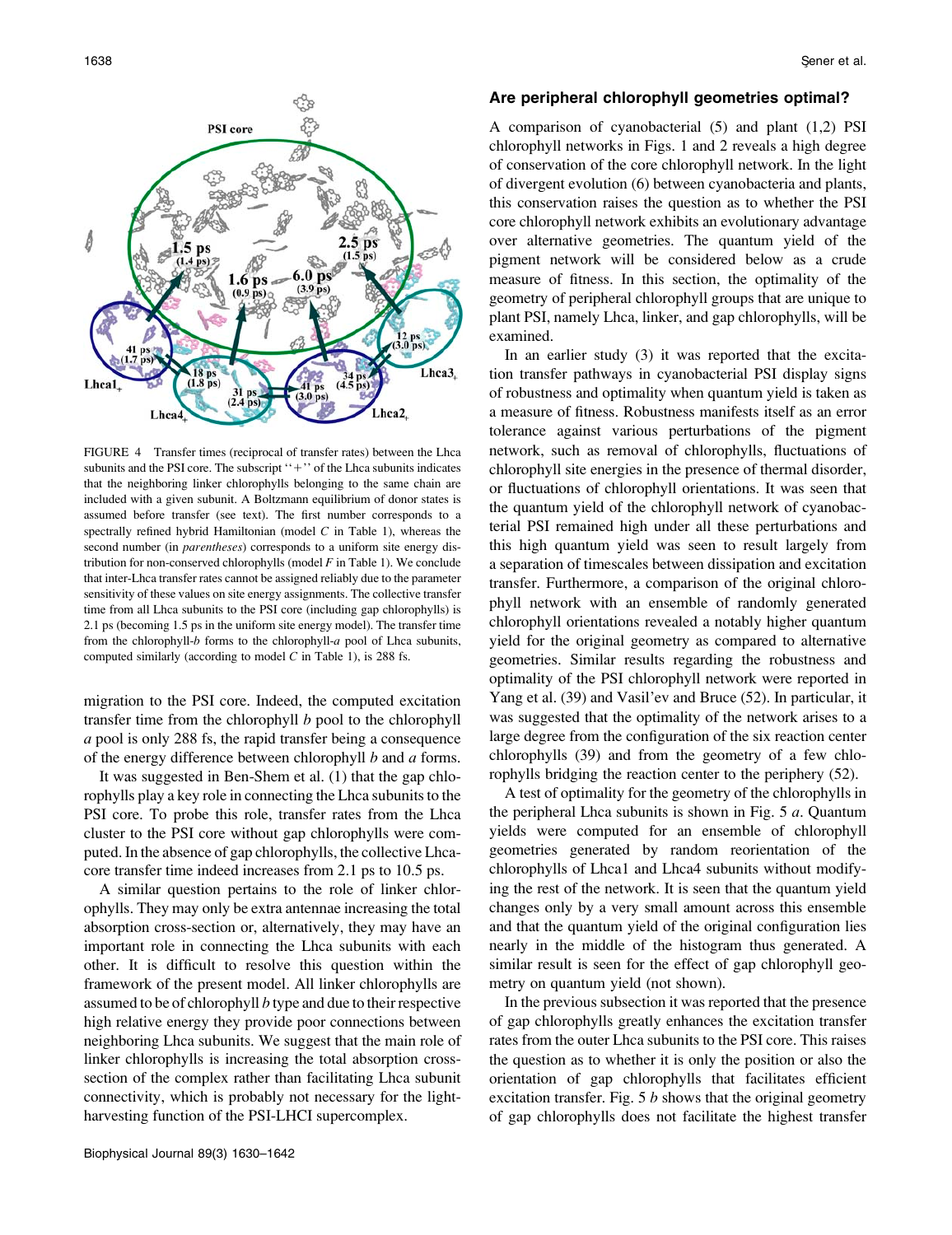

FIGURE 5 Probing incremental optimality of peripheral chlorophylls. (a) The histogram shows quantum yields within an ensemble of 4000 configurations where the chlorophylls of the Lhca1 and Lhca4 subunits are randomly reoriented. The vertical arrow denotes the quantum yield corresponding to the original geometry. It is seen that the overall quantum yield depends only minutely on the Lhca chlorophyll geometry and within that variation the original configuration shows no signs of optimality. A variation of gap chlorophyll geometries reveals a similar result regarding their effect on quantum yield (not shown). (b) The histogram shows the transfer rate from all Lhca chlorophylls to gap chlorophylls within an ensemble of 5000 configurations where the 10 gap chlorophylls are randomly reoriented. The vertical arrow denotes the transfer rate corresponding to the original geometry. It is seen that within the given model, gap chlorophyll orientations do not optimize rapid delivery from Lhca subunits even though their presence is essential for efficient coupling to the PSI core.

rates from the Lhca subunits when compared with an ensemble of alternative gap chlorophyll orientations. This result is reminiscent of a similar lack of orientational optimization of the inter-monomer boundary chlorophylls in the trimeric cyanobacterial PSI for facilitating the fastest crossmonomer excitation transfer (4).

As a further probe of chlorophyll orientation effects, the dependence of the quantum yield on the polarization of the incident light was investigated. Fig.  $6a$  shows the distributions of chlorophyll transition dipole moments over the unit sphere for all the chlorophylls of the plant PSI-LHCI supercomplex. The distribution is found to be very uniform, and as a result the average polarization overlap of an incident photon with the transition dipole moments of the pigments is



FIGURE 6 Polarization dependence of quantum yield. (a) Distribution of chlorophyll transition dipole moments over the unit sphere. (b) Average of directional overlaps between the polarization of incident light and the transition dipole moments of chlorophylls represented on an expanded scale. Absorption probability of an incident photon is proportional to this directional overlap. (On a linear scale where white corresponds to zero overlap and black corresponds to perfect alignment, the averages shown in  $b$  become indistinguishable across the graph. Therefore, the scale is expanded in  $b$  as shown.) These results are consistent with a uniform random distribution of chlorophyll orientations over the unit sphere, suggesting the absence of a specific arrangement of the distribution of orientations of the chlorophyll aggregate beyond that of a random collection.

fairly uniform, too, as shown in Fig.  $6 b$ . In fact, polarization overlaps shown are consistent with those expected for a uniform random distribution of chlorophyll transition dipole moments over the unit sphere.

The results reported in this section collectively indicate that the close packing of chlorophylls, rather than their orientations, has been optimized during the evolution of PSI, especially for the peripheral chlorophyll clusters.

## **DISCUSSION**

We have used structure-based modeling methods to construct the excitation transfer network of the plant PSI-LHCI supercomplex based on a hybrid effective Hamiltonian and compared it to the cyanobacterial system. Efficient coupling of the peripheral Lhca subunits to the PSI core is observed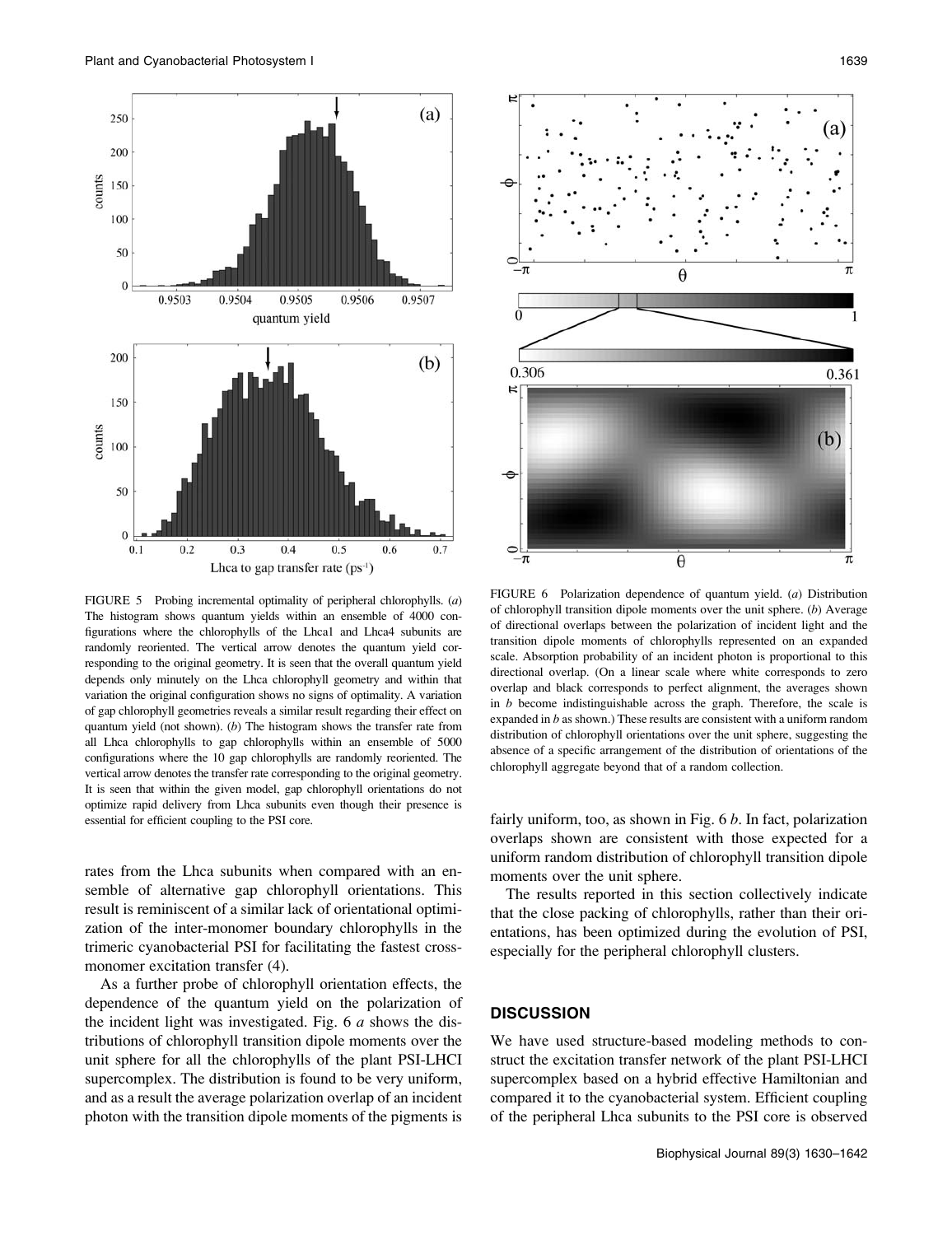with gap chlorophylls facilitating the rapid transfer of excitation.

The high degree of conservation between cyanobacterial and plant antenna systems raises the question of how far their particular chlorophyll arrangements optimize light-harvesting. Earlier structure-based studies (3,39) revealed a sign of optimization in chlorophyll network geometries, interpreted as a notably higher quantum yield, with respect to alternative chlorophyll orientations. However, later studies (4,51,52) suggested that this orientational optimality arises mostly from a small number of pigments near the reaction center whereas outer chlorophyll orientations are apparently selected without regard to maximizing the quantum yield. Similarly, Lhca and gap chlorophyll orientations do not seem to be optimized for the absolute highest quantum yield, i.e., for the most rapid transfer of excitation from the peripheral chlorophylls to the PSI core. It must be noted, however, that orientations of gap, linker, and Lhca chlorophylls as given in Jolley et al. (2) are not known with high accuracy. A more definitive resolution of the degree of optimization of peripheral chlorophyll orientations will require a higher resolution structure. Also, results of the previous section show that the presence of gap chlorophylls is essential for efficient excitation transfer to the core, even if their orientations do not display further optimization.

In light of the observation that orientational optimization is limited to a small number of central chlorophylls, the near exact conservation of the orientation of more than 80 chlorophylls in the PSI core is very puzzling. It is unlikely that the constraints on the excitation transfer process alone are sufficient to explain this high degree of conservation. The transfer of excitation to the reaction center is not the efficiency limiting step of the overall energy transformation process. Issues other than excitation transfer, such as ligation of chlorophylls, electron transfer, photoprotection of chlorophylls by carotenoids, spectral composition of pigments, and the requirements of assembly, and possibly repair (but see (74)), which reports cells to undergo apoptosis, rather than engage in repair from singlet oxygen damage), are likely to play determining roles in shaping the evolution of a light-harvesting system (75). The apparent lack of optimality of the geometry of the peripheral chlorophyll network suggests then that the aforementioned issues display a higher priority for the fitness of the system than the excitation transfer process.

It is yet to be determined conclusively whether minute changes (on the order of a percent or less) in the efficiency of one cellular process, such as light absorption and subsequent excitation transfer, play a determining role in shaping the evolution of an organism. On the one hand, the daily survival of an organism requires a degree of robustness against changing conditions. This is manifested, for example, in the insensitivity of the quantum yield to the site energy composition of the pigment network. This insensitivity is essential for surviving the effects of thermal disorder which causes pigment site energies to fluctuate considerably. In fact, the width of the heterogeneity of site energies of PSI chlorophylls is comparable in magnitude to  $kT$  at 300°K (38). On the other hand, chlorophyll site energies of PSI display a sign of optimality in the form of a small, but notable, difference in quantum yield when compared with random site energy assignments (39). A similar result is also revealed in Table 1 (columns  $C$  versus  $G$ ). This suggests that a difference in efficiency which maybe insignificant for the daily survival of a single organism may, in fact, be of great significance when integrated over several generations for the survival of the species competing in a habitat with other species.

Unfortunately, no quantitative models exist for the rate of evolution of a pigment network. For example, what is the diffusion constant, in terms of  $A<sup>2</sup>$  per million years, of an average pigment position within a light-harvesting complex during its evolution? What is the rate, in terms of events per million year, for the addition or removal of a pigment to an existing light-harvesting complex? What is the rate with which entire new pigment-protein clusters are added—an evolutionary strategy suggested in Kjaerulff et al. (76) for subunit PsaG arising via gene duplication of subunit PsaK in a chloroplast progenitor?

Quantitative stochastic models for the evolution of a biological network would require close scrutiny of the effect of physical processes determining network kinetics on the hierarchy of constraints shaping network evolution. Combining structural information and its implications on the physics of network dynamics across multiple related species is necessary before any quantitatively relevant evolutionary model can be constructed. Excitation transfer networks of light-harvesting complexes present natural candidates for such studies, due to the ability to accurately relate the structural information regarding pigment geometry to the biophysics of the light-harvesting process. Our present study, in comparing the excitation transfer networks of cyanobacterial and plant PSI, constitutes a necessary step toward a comprehensive model of pigment network evolution.

The authors thank R. van Grondelle for discussions.

M.K.Ş and K.S. have been supported by National Institutes of Health grant No. PHS 2 P41 RR05969 and National Science Foundation grant No. MCB 0234938. P.F. was supported by National Science Foundation grant No. MCB 0417142. N.N. was supported by Israel Science Foundation grant No. 403-02.

#### REFERENCES

- 1. Ben-Shem, A., F. Frolow, and N. Nelson. 2003. Crystal structure of plant photosystem I. Nature. 426:630–635.
- 2. Jolley, A., A. Ben-Shem, N. Nelson, and P. Fromme. 2005. Structure of plant photosystem I revealed by theoretical modeling. J. Biol. Chem. In press.
- 3. Şener, M. K., D. Lu, T. Ritz, S. Park, P. Fromme, and K. Schulten. 2002. Robustness and optimality of light harvesting in cyanobacterial photosystem I. J. Phys. Chem. B. 106:7948–7960.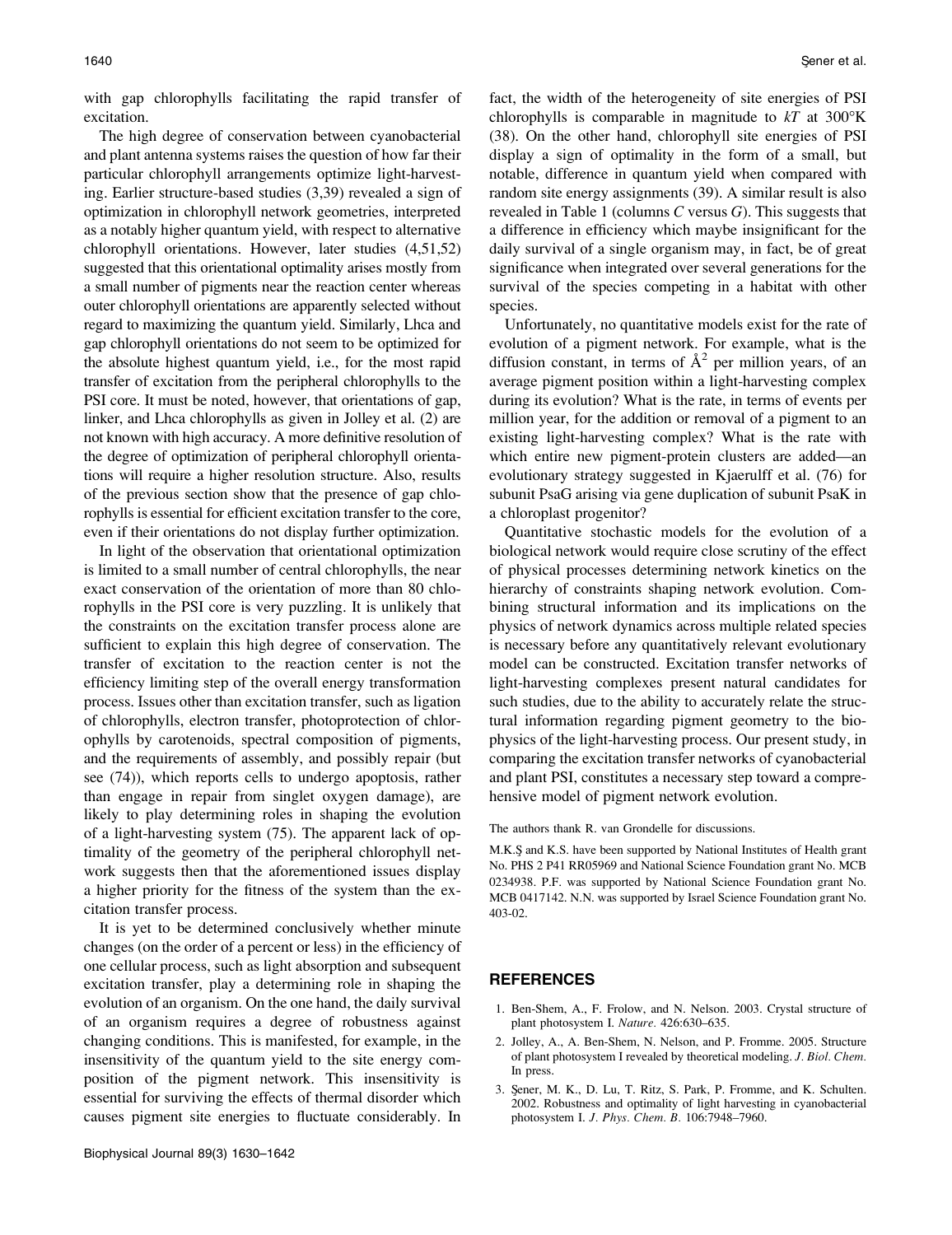- 4. Şener, M. K., S. Park, D. Lu, A. Damjanović, T. Ritz, P. Fromme, and K. Schulten. 2004. Excitation migration in trimeric cyanobacterial photosystem I. J. Chem. Phys. 120:11183–11195.
- 5. Jordan, P., P. Fromme, H. T. Witt, O. Klukas, W. Saenger, and N. Krauss. 2001. Three-dimensional structure of cyanobacterial photosystem I at 2.5 Å resolution. Nature. 411:909-917.
- 6. Xiong, J., and C. E. Bauer. 2002. Complex evolution of photosynthesis. Annu. Rev. Plant Biol. 53:503–521.
- 7. Nelson, N., and A. Ben-Shem. 2004. The complex architecture of oxygenic photosynthesis. Nat. Rev. Mol. Cell Biol. 5:971–982.
- 8. Green, B. R., and D. G. Durnford. 1996. The chlorophyll-carotenoid proteins of oxygenic photosynthesis. Annu. Rev. Plant Physiol. Plant Mol. Biol. 47:685–714.
- 9. Chitnis, P. R. 2001. Photosystem I: function and physiology. Annu. Rev. Plant Physiol. Plant Mol. Biol. 52:593–626.
- 10. Gobets, B., and R. van Grondelle. 2001. Energy transfer and trapping in photosystem I. Biochim. Biophys. Acta Bioenerg. 1507:80–99.
- 11. Melkozernov, A. N. 2001. Excitation energy transfer in photosystem I from oxygenic organisms. Photosynth. Res. 70:129–153.
- 12. van Amerongen, H., L. Valkunas, and R. van Grondelle. 2000. Photosynthetic Excitons. World Scientific, Singapore.
- 13. Blankenship, R. E. 2002. Molecular Mechanisms of Photosynthesis. Blackwell Science, Malden, MA.
- 14. Fromme, P. 1998. Crystallization of Photosystem I for Structural Analysis Habilitation. Technical University-Berlin, Berlin, Germany.
- 15. Fromme, P., S. Janson, and E. Schlodder. 2003. Structure and function of the antenna system in photosystem I. In Light Harvesting Antennas in Photosynthesis. B. Green and B. Parson, editors. Kluwer Academic Press, Dordrecht, The Netherlands. 253–279.
- 16. Klimmek, F., U. Ganeteg, J. A. Ihalainen, H. van Roon, P. E. Jensen, H. V. Scheller, J. P. Dekker, and S. Jansson. 2005. Structure of the higher plant light harvesting complex I: in vivo characterization and structural interdependence of the Lhca proteins. Biochemistry. 44: 3065–3073.
- 17. Ganeteg, U., F. Klimmek, and S. Jansson. 2004. Lhca5—an LHC-type protein associated with photosystem I. Plant Mol. Bio. 54:641–651.
- 18. Storf, S., S. Jansson, and V. H. R. Schmid. 2005. Pigment binding, fluorescence properties, and oligomerization behavior of Lhca5, a novel light-harvesting protein. J. Biol. Chem. 280:5163–5168.
- 19. Bibby, T. S., J. Nield, and J. Barber. 2001. Iron deficiency induces the formation of an antenna ring around trimeric photosystem I in cyanobacteria. Nature. 412:743–745.
- 20. T. S. Bibby, J. Nield, and J. Barber. 2001. Three-dimensional model and characterization of the iron stress-induced CP43'-photosystem I supercomplex isolated from the cyanobacterium Synechocystis PCC 6803. J. Biol. Chem. 276:43246–43252.
- 21. Bibby, T. S., J. Nield, M. Chen, A. W. D. Larkum, and J. Barber. 2003. Structure of a photosystem II supercomplex isolated from Prochloron didemni retaining its chlorophyll a/b light-harvesting system. Proc. Natl. Acad. Sci. USA. 100:9050–9054.
- 22. Boekema, E. J., A. Hifney, A. E. Yakushevska, M. Piotrowski, W. Keegstra, S. Berry, K.-P. Michel, E. K. Pistorius, and J. Kruip. 2003. A giant chlorophyll-protein complex induced by iron deficiency in cyanobacteria. Nature. 412:745–748.
- 23. Melkozernov, A. N., T. S. Bibby, S. Lin, J. Barber, and R. E. Blankenship. 2003. Time-resolved absorption and emission show that the CP43<sup>'</sup> antenna ring of iron-stressed Synechocystis sp. PCC6803 is efficiently coupled to the photosystem I reaction center core. Biochemistry. 42:3893–3903.
- 24. Melkozernov, A. N., J. Kargul, S. Lin, J. Barber, and R. E. Blankenship. 2004. Energy coupling in the PSI-LHCI supercomplex from the green alga Chlamydomonas reinhardtii. J. Phys. Chem. B. 108:10547–10555.
- 25. Haldrup, A., P. E. Jensen, C. Lunde, and H. V. Scheller. 2001. Balance of power: a view of the mechanism of photosynthetic state transitions. Trends Plant Sci. 6:301–305.
- 26. Allen, J. F., and J. Forsberg. 2001. Molecular recognition in thylakoid structure and function. Trends Plant Sci. 6:317–326.
- 27. Dekker, J. P., and E. J. Boekema. 2004. Supramolecular organization of thylakoid membrane proteins in green plants. Biochim. Biophys. Acta Bioenerg. 1706:12–39.
- 28. Zouni, A., H.-T. Witt, J. Kern, P. Fromme, N. Krauss, W. Saenger, and P. Orth. 2001. Crystal structure of photosystem II from Synechococcus elongatus at  $3.8$  Å resolution. Nature. 409:739-743.
- 29. Ferreira, K. N., T. M. Iverson, K. Maghlaoui, J. Barber, and S. Iwata. 2004. Architecture of the photosynthetic oxygen-evolving center. Science. 303:1831–1838.
- 30. Ben-Shem, A., F. Frolow, and N. Nelson. 2004. Light-harvesting features revealed by the structure of plant photosystem I. Photosynth. Res. 81:239–250.
- 31. Xiong, J., W. M. Fischer, K. Inoue, M. Nakahara, and C. E. Bauer. 2000. Molecular evidence for the early evolution of photosynthesis. Science. 289:1724–1730.
- 32. Green, B. R., and E. Gantt. 2000. Is photosynthesis really derived from purple bacteria? J. Phyco. 36:983–985.
- 33. Gobets, B., I. H. M. van Stokkum, M. Rögner, J. Kruip, E. Schlodder, N. V. Karapetyan, J. P. Dekker, and R. van Grondelle. 2001. Timeresolved fluorescence emission measurements of photosystem I particles of various cyanobacteria: a unified compartmental model. Biophys. J. 81:407–424.
- 34. Melkozernov, A. N., S. Lin, R. E. Blankenship, and L. Valkunas. 2001. Spectral inhomogeneity of photosystem I and its influence on excitation equilibration and trapping in the cyanobacterium Synechocystis sp. PCC6803 at 77 K. Biophys. J. 81:1144–1154.
- 35. Kennis, J. T. M., B. Gobets, I. H. M. van Stokkum, J. P. Dekker, R. van Grondelle, and G. R. Fleming. 2001. Light harvesting by chlorophylls and carotenoids in the photosystem I core complex of Synechococcus elongatus: a fluorescence upconversion study. J. Phys. Chem. B. 105:4485–4494.
- 36. Zazubovich, V., S. Matsuzaki, T. W. Johnson, J. M. Hayes, P. R. Chitnis, and G. J. Small. 2002. Red antenna states of photosystem I from cyanobacterium Synechococcus elongatus: a spectral hole burning study. Chem. Phys. 275:47–59.
- 37. Byrdin, M., P. Jordan, N. Krauss, P. Fromme, D. Stehlik, and E. Schlodder. 2002. Light harvesting in photosystem I: modeling based on the 2.5 Å structure of photosystem I from Synechococcus elongatus. Biophys. J. 83:433–457.
- 38. Damjanović, A., H. M. Vaswani, P. Fromme, and G. R. Fleming. 2002. Chlorophyll excitations in photosystem I of Synechococcus elongatus. J. Phys. Chem. B. 106:10251–10262.
- 39. Yang, M., A. Damjanović, H. M. Vaswani, and G. R. Fleming. 2003. Energy transfer in photosystem I of cyanobacteria Synechococcus elongatus: model study with structure-based semi-empirical Hamiltonian and experimental spectral density. Biophys. J. 85:140–158.
- 40. Förster, T. 1948. Intermediate molecular energy migration and fluorescence. Ann. Phys. (Leipzig). 2:55–75.
- 41. Dexter, D. L. 1953. A theory of sensitized luminescence in solids. J. Chem. Phys. 21:836–850.
- 42. Ritz, T., S. Park, and K. Schulten. 2001. Kinetics of excitation migration and trapping in the photosynthetic unit of purple bacteria. J. Phys. Chem. B. 105:8259–8267.
- 43. Yang, M., and G. R. Fleming. 2002. Influence of phonons on exciton transfer dynamics: comparison of the Redfield, Förster, and modified Redfield equations. Chem. Phys. 282:163–180.
- 44. Yang, M., and G. R. Fleming. 2003. Construction of kinetic domains in energy trapping processes and application to a photosynthetic light harvesting complex. J. Chem. Phys. 119:5614-5622.
- 45. Hu, X., A. Damjanović, T. Ritz, and K. Schulten. 1998. Architecture and function of the light harvesting apparatus of purple bacteria. Proc. Natl. Acad. Sci. USA. 95:5935–5941.
- 46. Schulten, K. 1999. From simplicity to complexity and back: function, architecture and mechanism of light harvesting systems in photosyn-